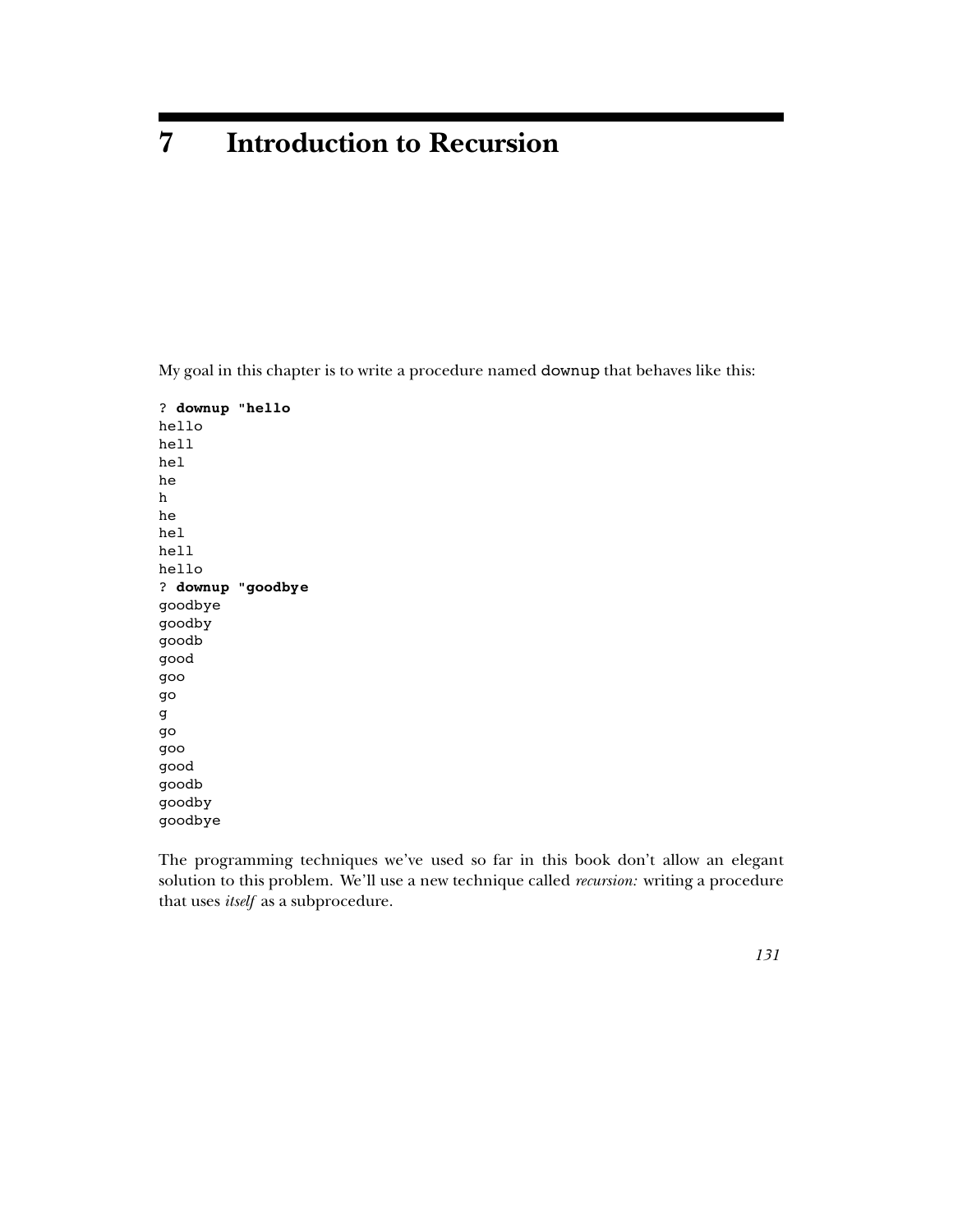recursion is both very powerful—we can solve a *lot* of problems using it—and rather The explanation in this chapter is based on the *combining method*. We're going to solve this problem using recursion. It turns out that the idea of tricky to understand. That's why I'm going to explain recursion several different ways in the coming chapters. Even after you understand one of them, you'll probably find that thinking about recursion from another point of view enriches your ability to use this idea.

# **Starting Small**

downup problem, I'll start by solving this simpler version: write a downup procedure that My own favorite way to understand recursion is based on the general problem-solving strategy of solving a complicated problem by starting with a simpler version. To solve the works only for a single-character input word. (You can't get much simpler than that!) Here's my solution:

```
downup1 "j
?
to downup1 :word
print :word
end
j
```
See how well it works?

# **Building Up**

Of course, downup1 won't work at all if you give it an input longer than one character. that acts like **downup** when you give it a two-letter input word: You may not think this was such a big step. But bear with me. Next I'll write a procedure

```
downup2 "it
?
to downup2 :word
print :word
print butlast :word
print :word
end
it
i
it
```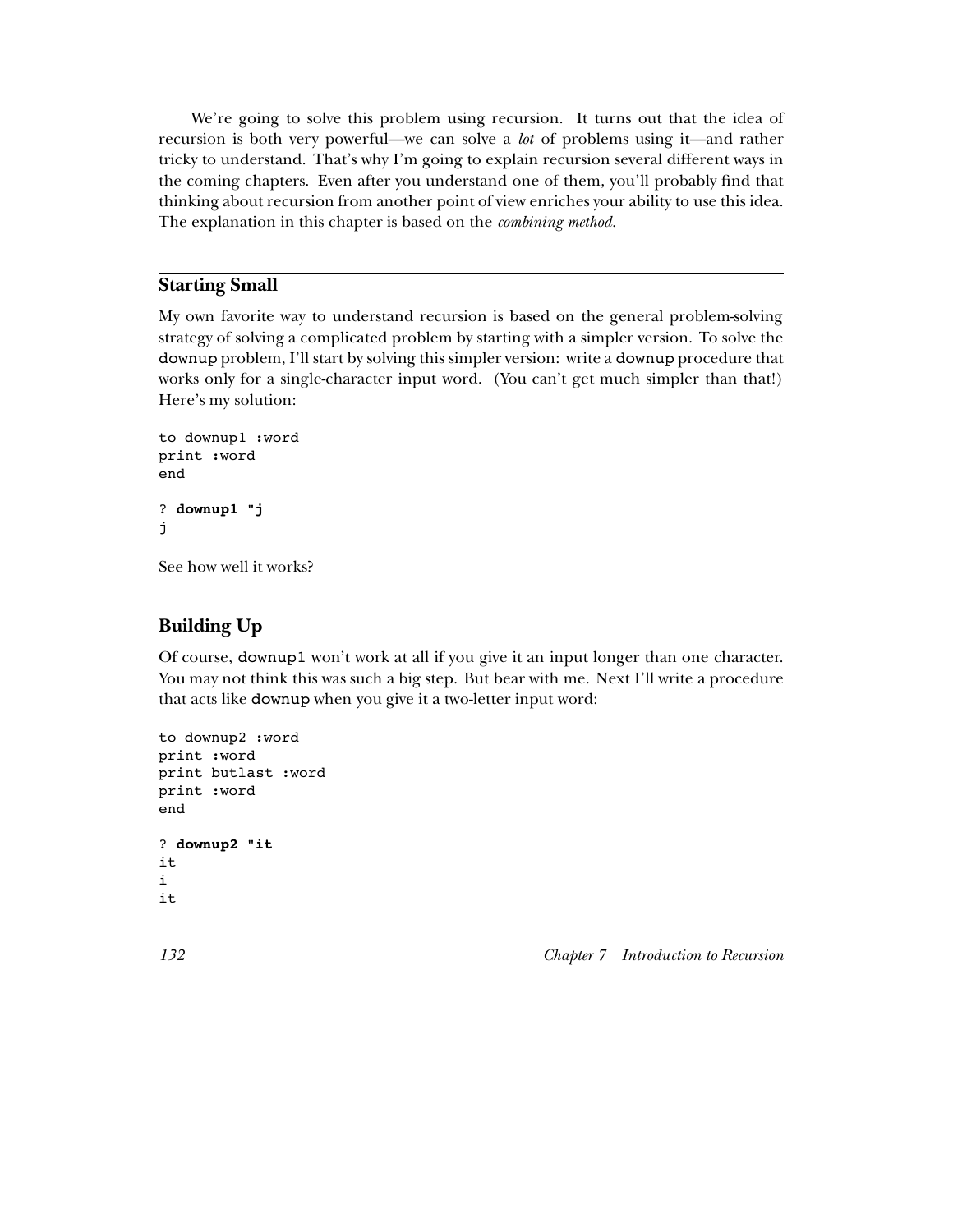more and more complicated. Here's downup3: We could keep this up for longer and longer input words, but each procedure gets

```
to downup3 :word
print :word
print butlast :word
print butlast butlast :word
print butlast :word
print :word
end
```
☞ print downup4 How many instructions would I need to write this way? How many would I need for downup20?

Luckily there's an easier way. Look at the result of invoking downup3:

```
downup3 "dot
?
dot
do
d
do
dot
```
The trick is to recognize that the boxed lines are what we'd get by invoking downup2 with the word do as input. So we can find the instructions in downup3 that print those three lines and replace them with one instruction that calls downup2:

```
downup2 butlast :word
to downup3 :word
print :word
print :word
end
```
You might have to think a moment to work out where the butlast came from, but consider that we're given the word dot and we want the word do.

Once we've had this idea, it's easy to extend it to longer words:

to downup4 :word print :word downup3 butlast :word print :word end

*Building Up 133*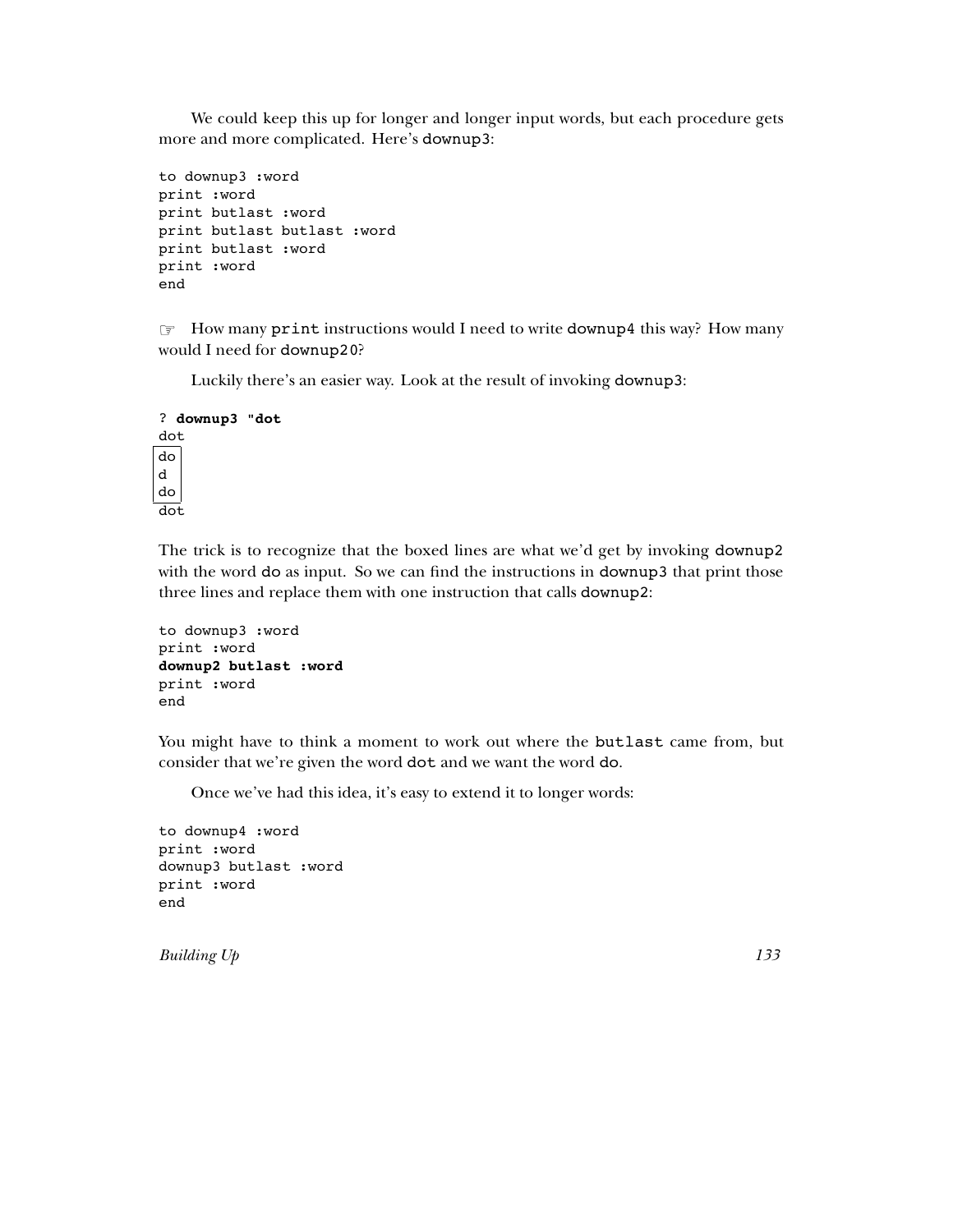to downup5 :word print :word downup4 butlast :word print :word end

☞ Can you rewrite downup2 so that it looks like these others?

☞ these questions: What happens if you use one of these numbered versions of downup Before going on, make sure you really understand these procedures by answering with an input that is too long? What if the input is too short?

# **Generalizing the Pattern**

We're now in good shape as long as we want to downup short words. We can pick the right version of downup for the length of the word we have in mind:

**downup5 "hello** ? **downup7 "goodbye** ? hello hell hel he h he hel hell hello goodbye goodby goodb good goo go g go goo good goodb goodby goodbye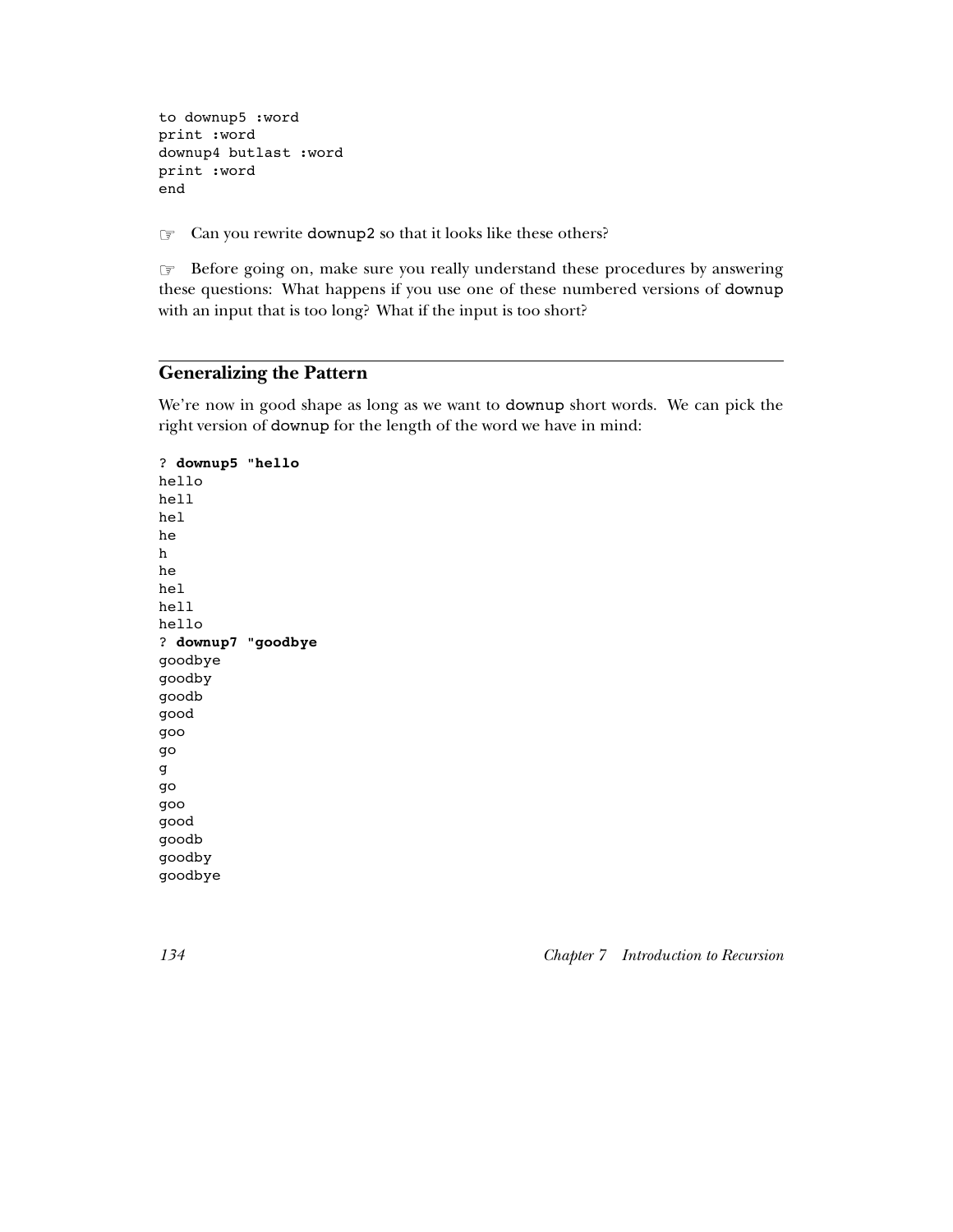Having to count the number of characters in the word is a little unaesthetic, but we could even have the computer do that for us:

to downup :word if equalp count :word 1 [downup1 :word] if equalp count :word 2 [downup2 :word] if equalp count :word 3 [downup3 :word] if equalp count :word 4 [downup4 :word] if equalp count :word 5 [downup5 :word] if equalp count :word 6 [downup6 :word] if equalp count :word 7 [downup7 :word] end

There's only one problem. What if we want to be able to say

downup "antidisestablishmentarianism

You wouldn't want to have to type in separate versions of downup all the way up to downup28 !

numbered downup procedures by combining them into a single procedure that looks What I hope you're tempted to do is to take advantage of the similarity of all the like this:

```
to downup :word
print :word
downup butlast :word
print :word
end
```
(Remember that Logo's to command won't let you redefine downup if you've already typed in my earlier version with all the if instruction lines. Before you can type in the new version, you have to **erase** the old one.)

Compare this version of downup with one of the numbered procedures like downup5 . Do you see that this combined version should work just as well, if all the numbered downup procedures are identical except for the numbers in the procedure names? Convince yourself that that makes sense.

☞ Okay, now try it.

*Generalizing the Pattern 135*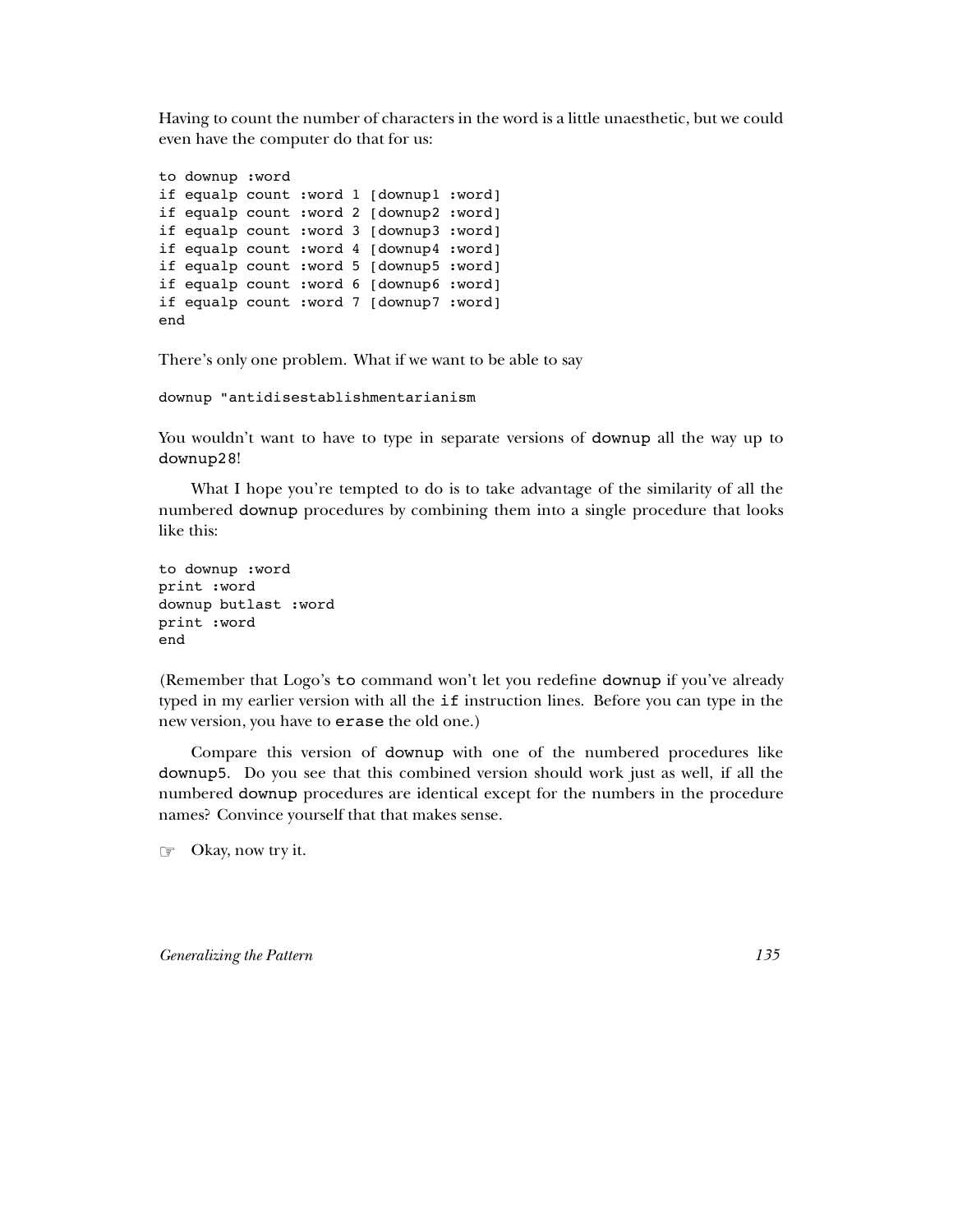# **What Went Wrong?**

You probably saw something like this:

```
downup "hello
?
hello
hell
hel
he
h
butlast doesn't like as input in downup
```
numbered downup procedures are identical except for the numbers, it should work to There's nothing wrong with the reasoning I used in the last section. If all the replace them all with a single procedure following the same pattern.

The trouble is that the numbered **downup** procedures *aren't* quite all identical. The exception is downup1. If it were like the others, it would look like this:

```
downup0 butlast :word
print :word
to downup1 :word
print :word
end
```
Review the way the numbered downups work to make sure you understand why downup1 is different. Here's what happens when you invoke one of the numbered versions:



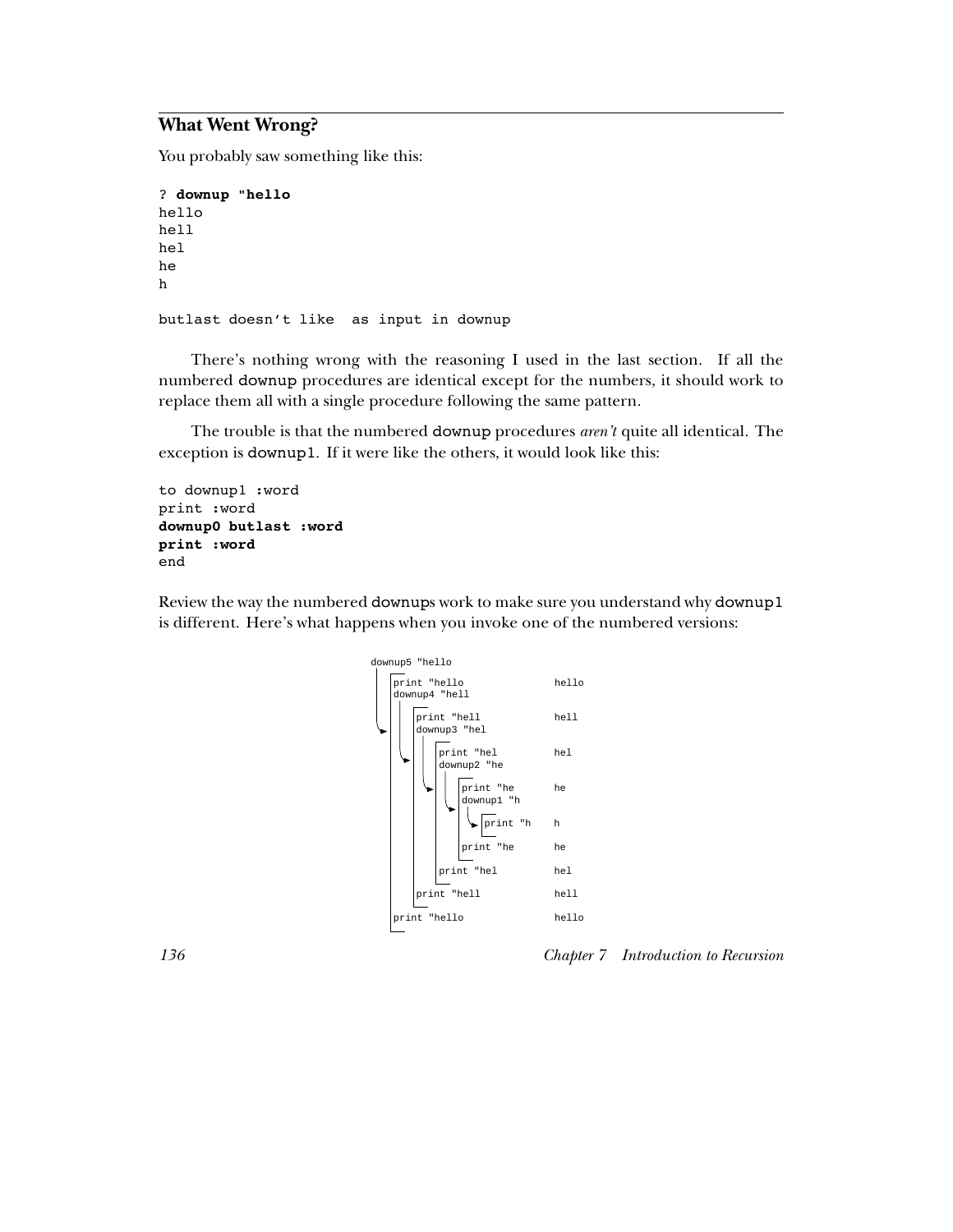For example, the lines  ${\tt print}$  "hello and downup4 "hell are part of downup5, as is the line print "hello at the very end of the chart. The lines in between are indented more because they're part of downup4 and its subprocedures. In this chart, instructions within a particular procedure are indented the same amount.

definitions. Otherwise all the print lines would say print: word instead of showing (By the way, the lines in the chart don't show actual instructions in the procedure actual words. In the chart I've already evaluated the inputs to the commands.)

The point of the chart is that downup1 has to be special because it marks the end of the "down" part of the problem and the beginning of the "up" part. downup1 doesn't invoke a lower-numbered **downup** subprocedure because there's no smaller piece of the word to print.

☞ downup1 Okay, Logo knows when to stop the "down" part of the program because the "up" part of the program? Why doesn't **downup5**, in this example, have to be written is different from the other procedures. Question: How does Logo know when to stop differently from the others?

#### **The Stop Rule**

Our attempt to write a completely general downup procedure has run into trouble ifelse to distinguish the two cases:because we have to distinguish two cases: the special case in which the input word contains only one character and the general case for longer input words. We can use

```
to downup :word
ifelse equalp count :word 1 [downup.one :word] [downup.many :word]
end
to downup.one :word
print :word
end
to downup.many :word
print :word
downup butlast :word
print :word
end
```
*The Stop Rule 137*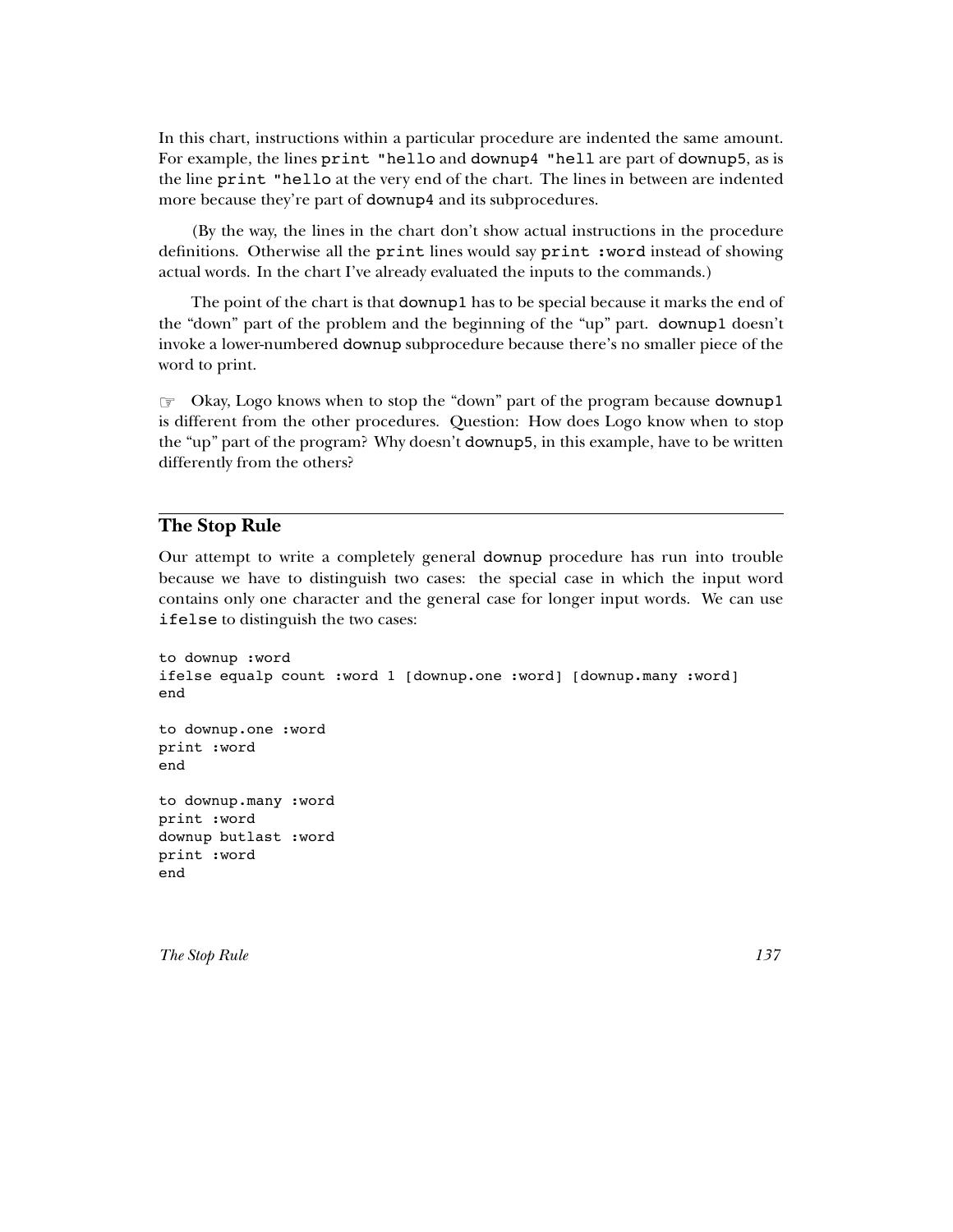You'll find that this version of the downup program actually works correctly. Subprocedure downup . one is exactly like the old downup1, while downup . many is like the version of **downup** that didn't work.

we can take advantage of the fact that downup.one's single instruction is the same as the first instruction of downup. many; we can use a single procedure that stops early if It's possible to use the same general idea, however—distinguishing the special case of a one-letter word—without having to set up this three-procedure structure. Instead appropriate.

```
to downup :word
print :word
if equalp count :word 1 [stop]
downup butlast :word
print :word
end
```
The if instruction in this final version of downup is called a *stop rule*.

Downup illustrates the usual pattern of a recursive procedure. There are three kinds out the work of the procedure for a particular value of the input, in this case the print instructions. (2) There is at least one *recursive call*, an instruction that invokes the same of instructions within its definition: (1) There are the ordinary instructions that carry procedure with a smaller input. (3) There is a stop rule, which prevents the recursive invocation when the input is too small.

It's important to understand that the stop rule always comes before the recursive call recursion is to think this way: "The stop rule *ends* the program, so it belongs at the *end* to stop the innermost invocation of the procedure before it has a chance to invoke itself recursively, so the stop rule must come before the recursive call. or calls. One of the common mistakes made by programmers who are just learning about of the procedure." The right way to think about it is that the purpose of the stop rule is

## **Local Variables**

downup has a local variable (its input) named word. But each invocation has a *separate* each invocation uses the same *names* for local variables. For example, each invocation of When you're thinking about a recursive procedure, it's especially important to remember that each invocation of a procedure has its own local variables. It's possible to get confused about this because, of course, if a procedure invokes itself as a subprocedure, input variable.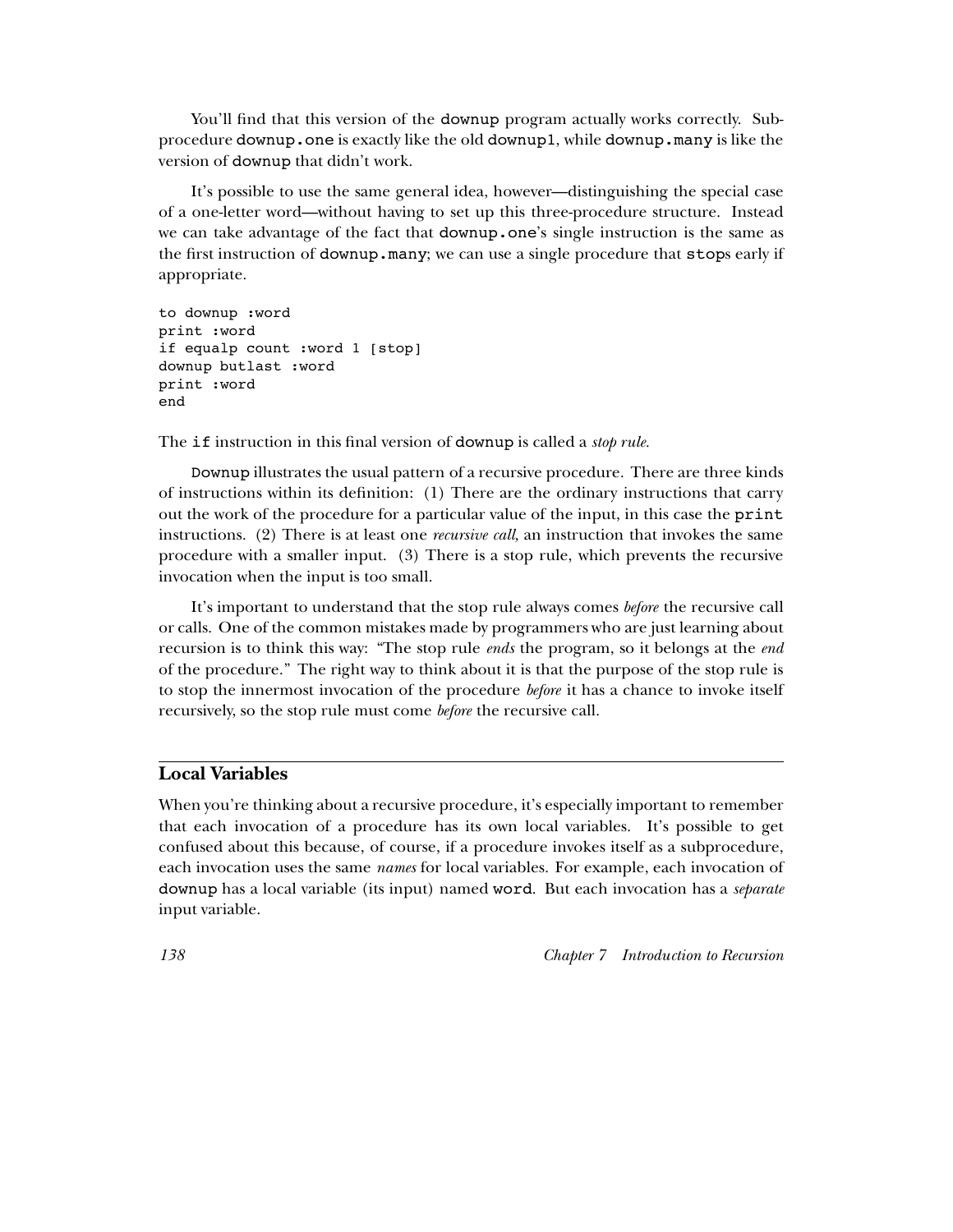downup1, downup2, and so on. It's hard to talk about different invocations in the abstract. So let's look back at the version of the program in which each invocation had a different procedure name:

If you type the instruction

downup5 "hello

the procedure downup5 is invoked, with the word hello as its input. Downup5 has a local variable named word, which contains hello as its value. The first instruction in downup5 is

print :word

Since  $:\hspace{0.5pt}\text{word}$  is hello, this instruction prints hello. The next instruction is

```
downup4 butlast :word
```
*that* variable is the word hell. This instruction invokes procedure downup4 with the word hell (the butlast of hello) as input. downup4 has a local variable that is also named word. The value of

At this point there are two separate variables, both named word. Downup5's word contains hello; downup4's word contains hell. I won't go through all the details of how downup4 invokes downup3 and so on. But eventually downup4 finishes its task, and **downup5** continues with its final instruction, which is

print :word

*this* variable named word (the one that is local to downup5) still has its original value, Even though different values have been assigned to variables named word in the interim, hello . So that's what's printed.

one *procedure* involved, there are still five procedure *invocations*, each with its own local invocations of the same procedure, downup. So I can't say things like "the variable word that belongs to downup4"; instead, you have to think about "the variable named word that belongs to the second invocation of downup." But even though there is only variable named wor<mark>d</mark>. In the recursive version of the program exactly the same thing happens about local variables. It's a little harder to describe, because all the procedure invocations are

*Local Variables 139*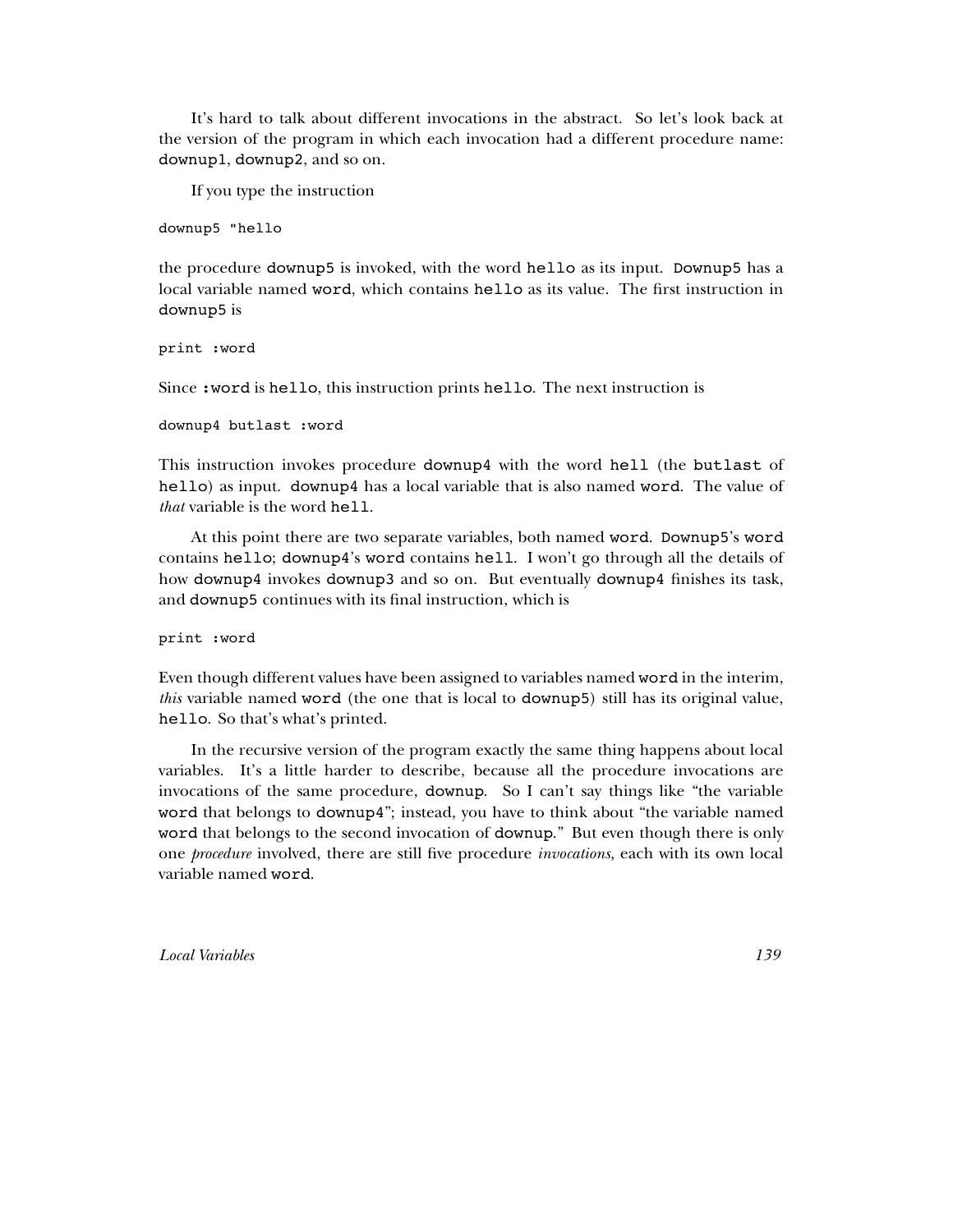# **More Examples**

☞ Before I go on to show you another example of a recursive procedure, you might try to write down and up, which should work like this:

```
down "hello
?
up "hello
?
hello
hell
hel
he
h
h
he
hel
hell
hello
```
eliminating one of the prints for down and the other for up doesn't *quite* work. As a start, notice that there are two print instructions in downup and that one of them does the "down" half and the other does the "up" half. But you'll find that just

After you've finished down and up, come back here for a discussion of a similar project, which I call inout:

```
inout "hello
?
hello
 ello
  llo
   1<sub>0</sub>o
   lo
  110ello
hello
```
At first glance inout looks just like downup, except that it uses the butfirst of its input instead of the butlast. Inout is somewhat more complicated than downup, rightmost letters. Downup lined up the leftmost letters, which is easy. however, because it has to print spaces before some of the words in order to line up the

Suppose we start, as we did for **downup**, with a version that only works for single-letter words: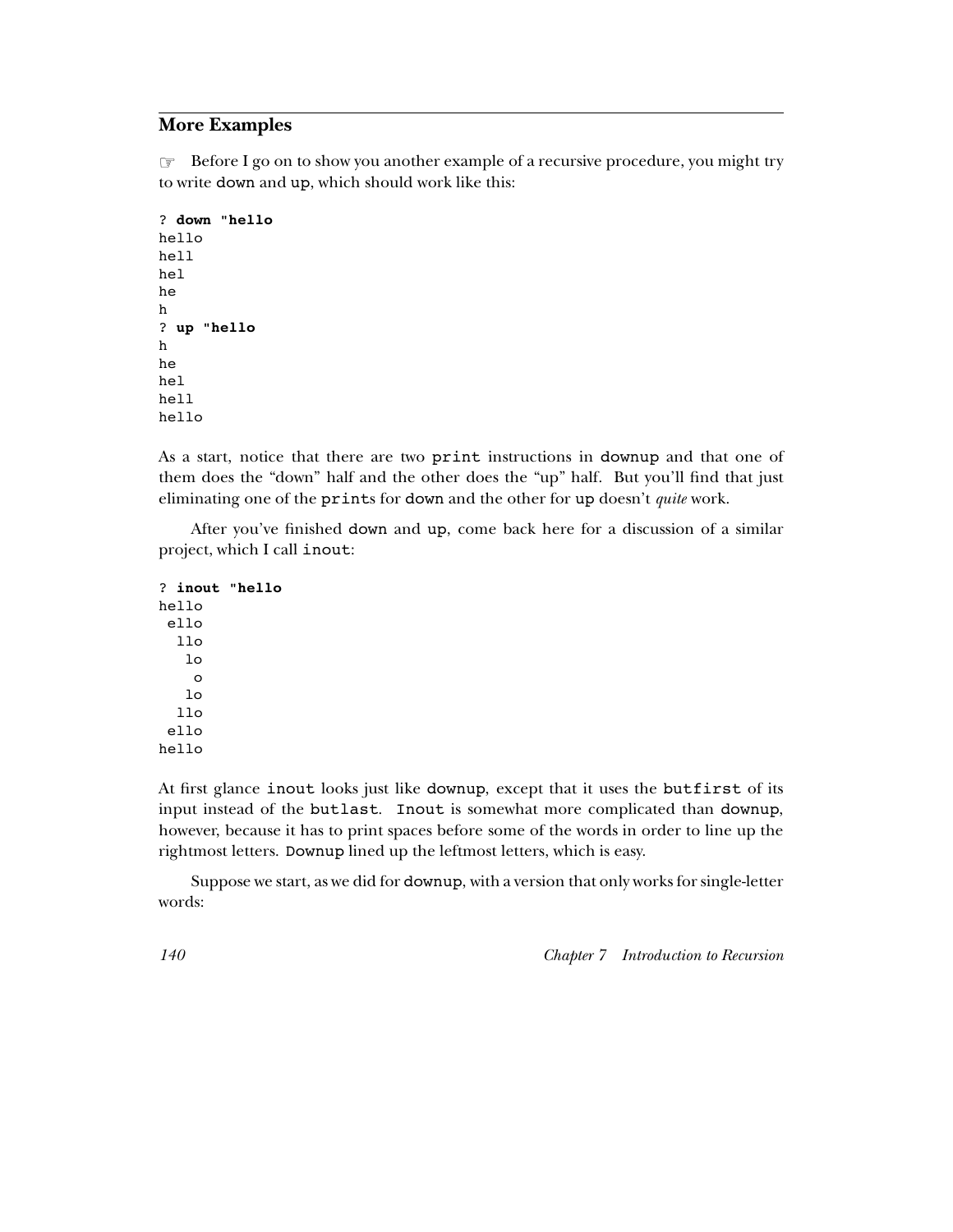to inout1 :word print :word end

But we can't quite use inout1 as a subprocedure of inout2, as we did in the downup problem. Instead we need a different version of inout1, which types a space before its input:

```
to inout2 :word
print :word
inout2.1 butfirst :word
print :word
end
to inout2.1 :word
type "| |                       ; a word containing a space
print :word
end
```
Type is a command, which requires one input. The input can be any datum. Type prints its input, like print, but does not move the cursor to a new line afterward. The cursor remains right after the printed datum, so the next  $\texttt{print}$  or  $\texttt{type}$  command will continue on the same line.

We need another specific case or two before a general pattern will become apparent. Here is the version for three-letter words:

```
to inout3 :word
print :word
inout3.2 butfirst :word
print :word
end
to inout3.2 :word
type "| |
print :word
inout3.1 butfirst :word
type "| |
print :word
end
```
*More Examples 141*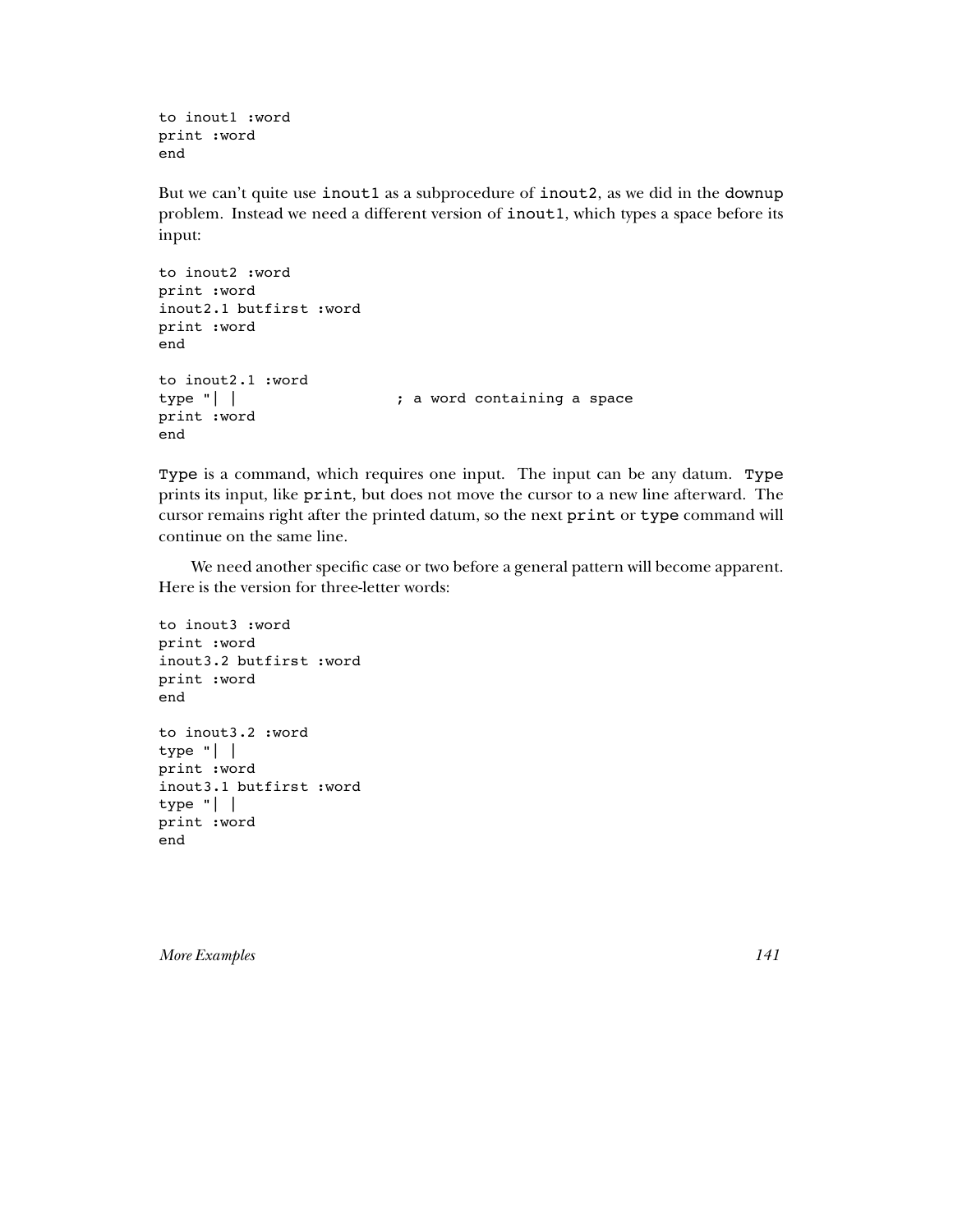```
to inout3.1 :word
repeat 2 [type "| |]
print :word
end
```
Convince yourself that each of these procedures types the right number of spaces before its input word.

Here is one final example, the version for four-letter words:

```
to inout4 :word
print :word
inout4.3 butfirst :word
print :word
end
to inout4.3 :word
type "| |
print :word
inout4.2 butfirst :word
type "| |
print :word
end
to inout4.2 :word
repeat 2 [type "| |]
print :word
inout4.1 butfirst :word
repeat 2 [type "| |]
print :word
end
to inout4.1 :word
repeat 3 [type "| |]
print :word
end
```
☞ inout5 Try this out and try writing along the same lines.

How can we find a common pattern that will combine the elements of all these procedures? It will have to look something like this: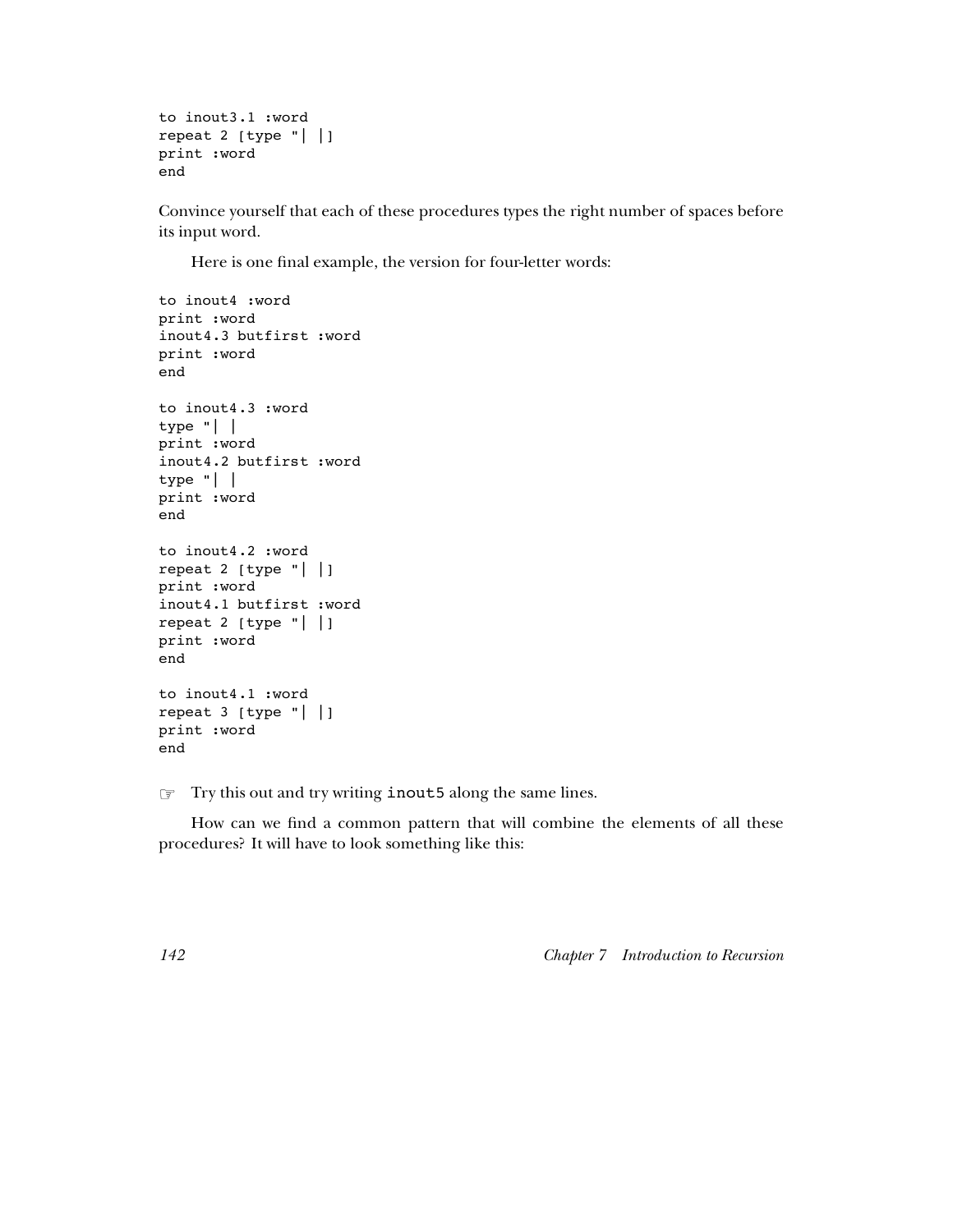```
repeat something [type "| |]
if something [stop]
repeat something [type "| |]
to inout :word
print :word
inout butfirst :word
print :word
end
```
First I should remark that the stop rule is where it is, after the first  $\mathtt{print},$  because that's how far the innermost procedures (inout2.1, inout3.1, and inout4.1) get. They This is not a finished procedure because we haven't figured out how to fill the blanks. type some spaces, print the input word, and that's all.

Another thing to remark is that the first input to the repeat commands in this general procedure will sometimes be zero, because the outermost procedures (inout2, inout3, and inout4) don't type any spaces at all. Each subprocedure types one more space than its superprocedure. For example, inout4 types no spaces. Its subprocedure  $inout4.3$  types one space.  $inout4.3$ 's subprocedure  $inout4.2$  types two spaces. Finally, inout4.2's subprocedure inout4.1 types three spaces.

that will have this number as its value. We can call it spaces. The procedure will then In order to vary the number of spaces in this way, the solution is to use another input look like this:

```
inout "hello 0
?
to inout :word :spaces
repeat :spaces [type "| |]
print :word
if equalp count :word 1 [stop]
inout (butfirst :word) (:spaces+1)
repeat :spaces [type "| |]
print :word
end
hello
ello
  llo
   lo
    o
   lo
  llo
 ello
hello
```
*More Examples 143*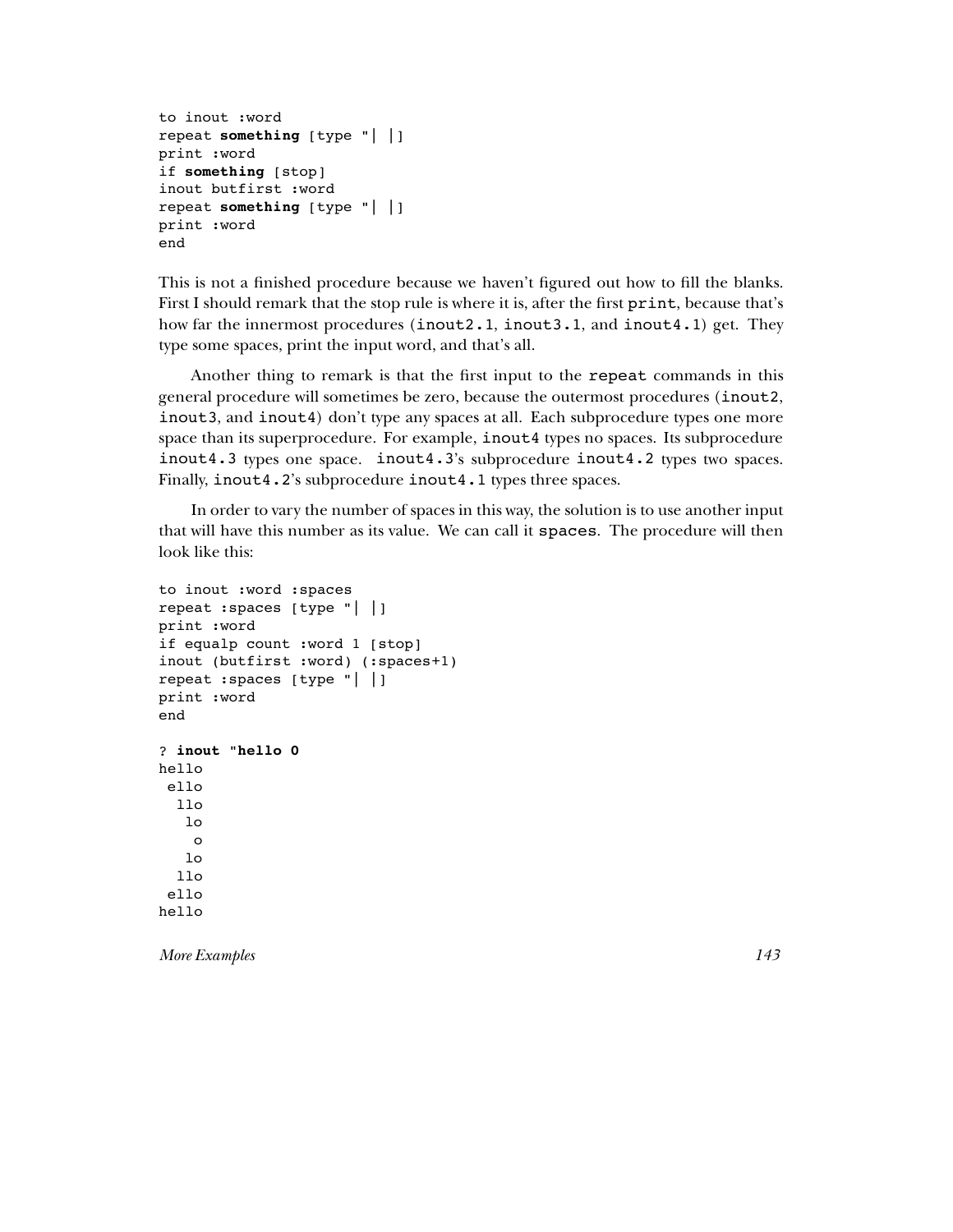Notice that, when we use <code>inout</code>, we have to give it a zero as its second input. We could eliminate this annoyance by writing a new **inout** that invokes this one as a subprocedure:

```
to inout :word
inout.sub :word 0
end
to inout.sub :word :spaces
repeat :spaces [type "| |]
print :word
if equalp count :word 1 [stop]
inout.sub (butfirst :word) (:spaces+1)
repeat :spaces [type "| |]
print :word
end
```
(The easiest way to make this change is to edit inout with the Logo editor and change its title line and its recursive call so that its name is  $\mathtt{inout}.\mathtt{sub}.$  Then, still in the editor, type in the new superprocedure <code>inout</code>. When you leave the editor, both procedures will get their new definitions.)

program inout is an initialization procedure for inout.sub. of the subprocedure's inputs, so it's sometimes called an *initialization procedure*. In this This program structure, with a short superprocedure and a recursive subprocedure, is very common. The superprocedure's only job is to provide the initial values for some

By the way, the parentheses in the recursive call aren't really needed; I just used them to make it more obvious which input is which.

# **Other Stop Rules**

The examples I've shown so far use this stop rule:

if equalp count :word 1 [stop]

Perhaps you wrote your down procedure the same way:

```
to down :word
print :word
if equalp count :word 1 [stop]
down butlast :word
end
```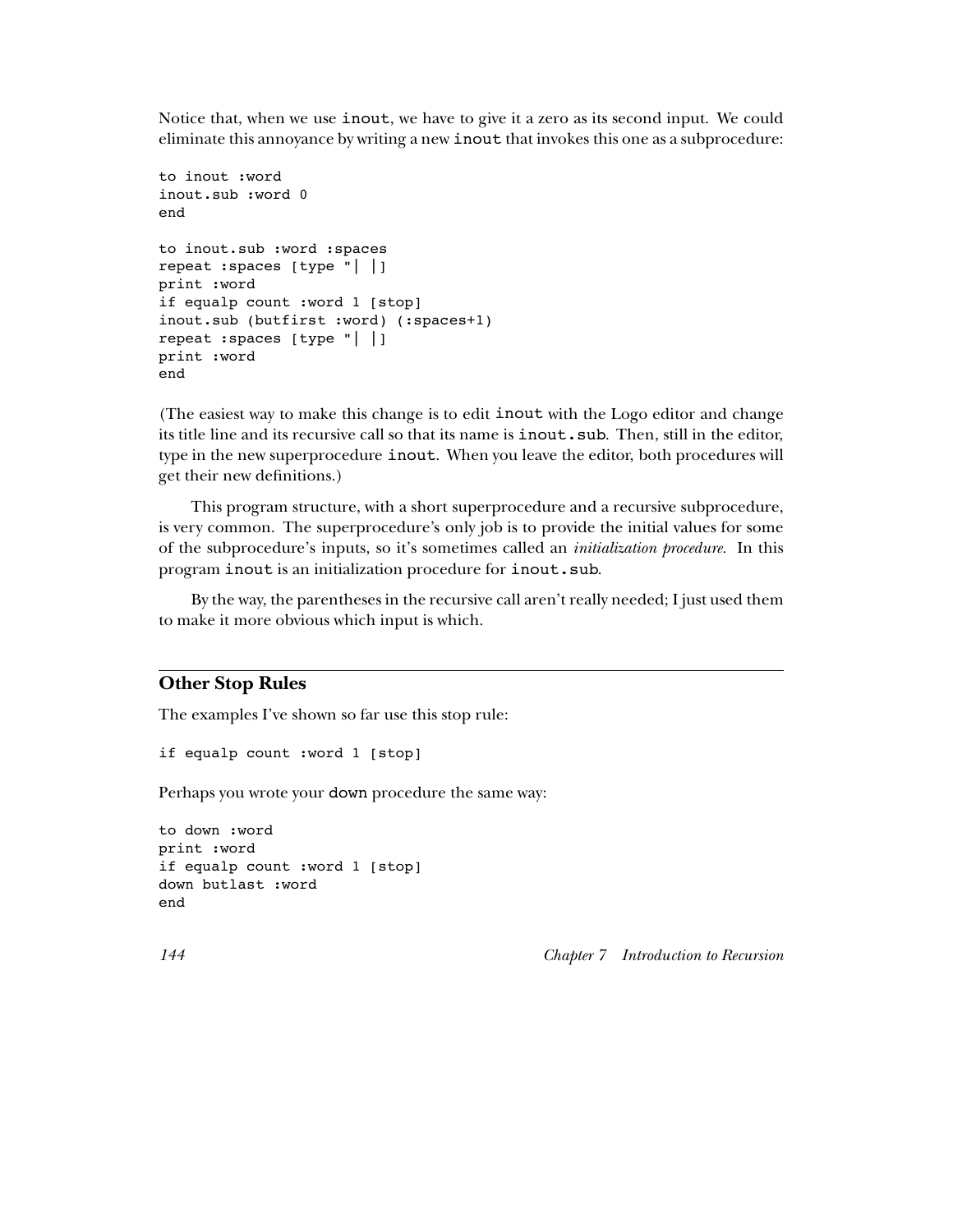Here is another way to write down, which has the same effect. But this is a more commonly used style:

```
to down :word
if emptyp :word [stop]
print :word
down butlast :word
end
```
This version of down has the stop rule as its first instruction. After that comes the instructions that carry out the specific work of the procedure, in this case the print instruction. The recursive call comes as the last instruction.

A procedure in which the recursive call is the last instruction is called *tail recursive.* I should have said that a *command* in which the recursive call is the last instruction is We'll have more to say later about the meaning of tail recursion. (Actually, to be precise, tail recursive. What constitutes a tail recursive operation is a little tricker, and so far we haven't talked about recursive operations at all.)

Here's another example:

```
countdown 10
?
to countdown :number
if equalp :number 0 [print "Blastoff! stop]
print :number
countdown :number-1
end
10
9
8
7
6
5
4
3
2
1
Blastoff!
```
In this case, instead of a word that gets smaller by butfirsting or butlasting it, the input is a number from which 1 is subtracted for each recursive invocation. This example

*Other Stop Rules 145*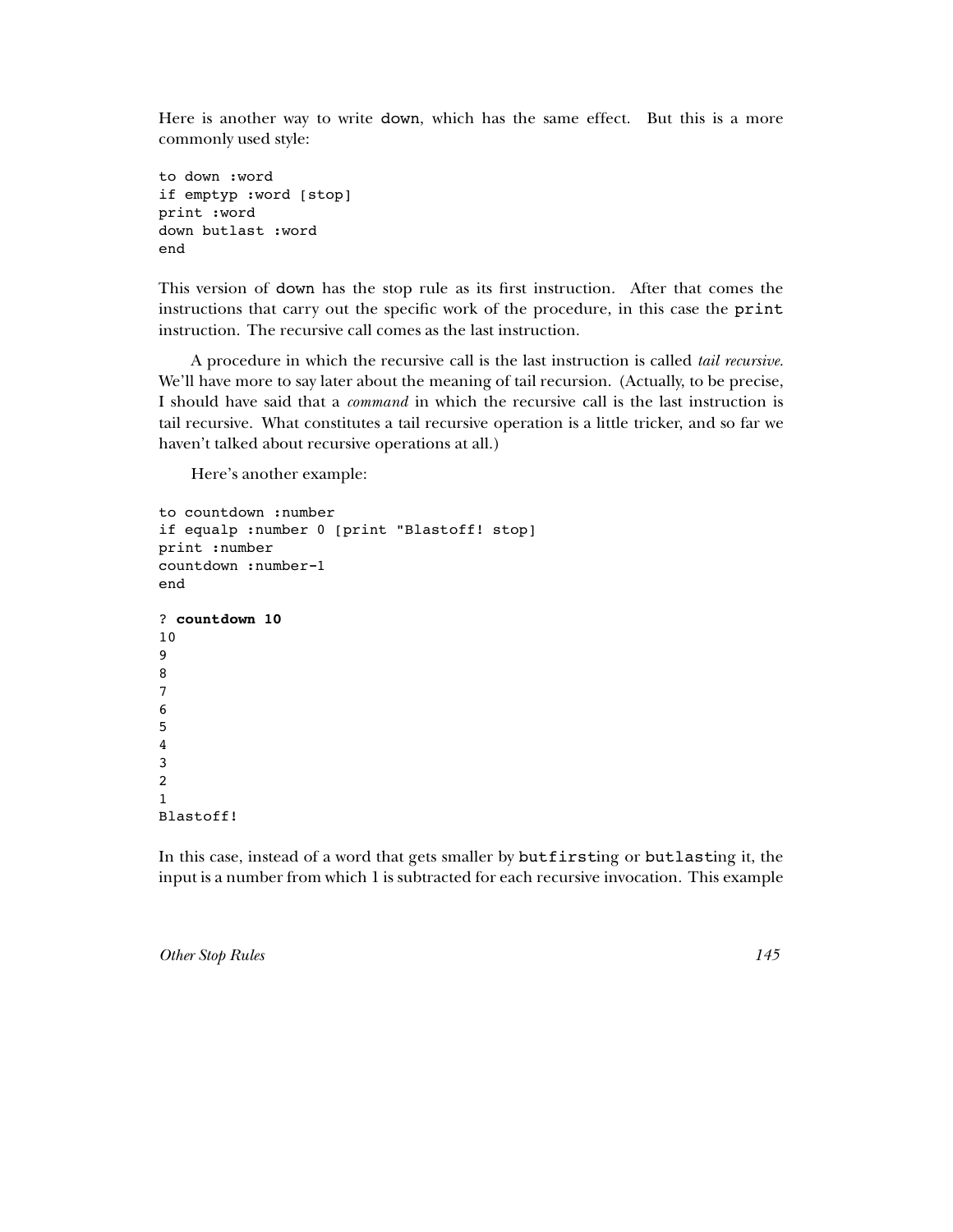also shows how some special action (the **print "Blastoff!** instruction) can be taken in the innermost invocation of the procedure.

☞ Here are some ideas for recursive programs you can write. In each case I'll show an example or two of what the program should do. Start with  $one. per. line, a command$ with one input. If the input is a word, the procedure should print each letter of the word on a separate line. If the input is a list, the procedure should print each member of the list on a separate line:

```
one.per.line "hello
?
one.per.line [the rain in spain]
?
h
e
\mathbf{1}\mathbf{1}o
the
rain
in
spain
```
(You already know how to do this without recursion, using foreach instead. Many, although not all, recursive problems can also be solved using higher order functions. You might enjoy this non-obvious example:

```
to down :word
ignore cascade (count :word) [print ? butlast ?] :word
end
```
While you're learning about recursion, though, don't use higher order functions. Once you're comfortable with both techniques you can choose which to use in a particular situation.)

 $\textcircled*$  As an example in which an initialization procedure will be helpful, try triangle, a command that takes a word as its single input. It prints the word repeatedly on the same line, as many times as its length. Then it prints a second line with one fewer repetition, and so on until it prints the word just once: